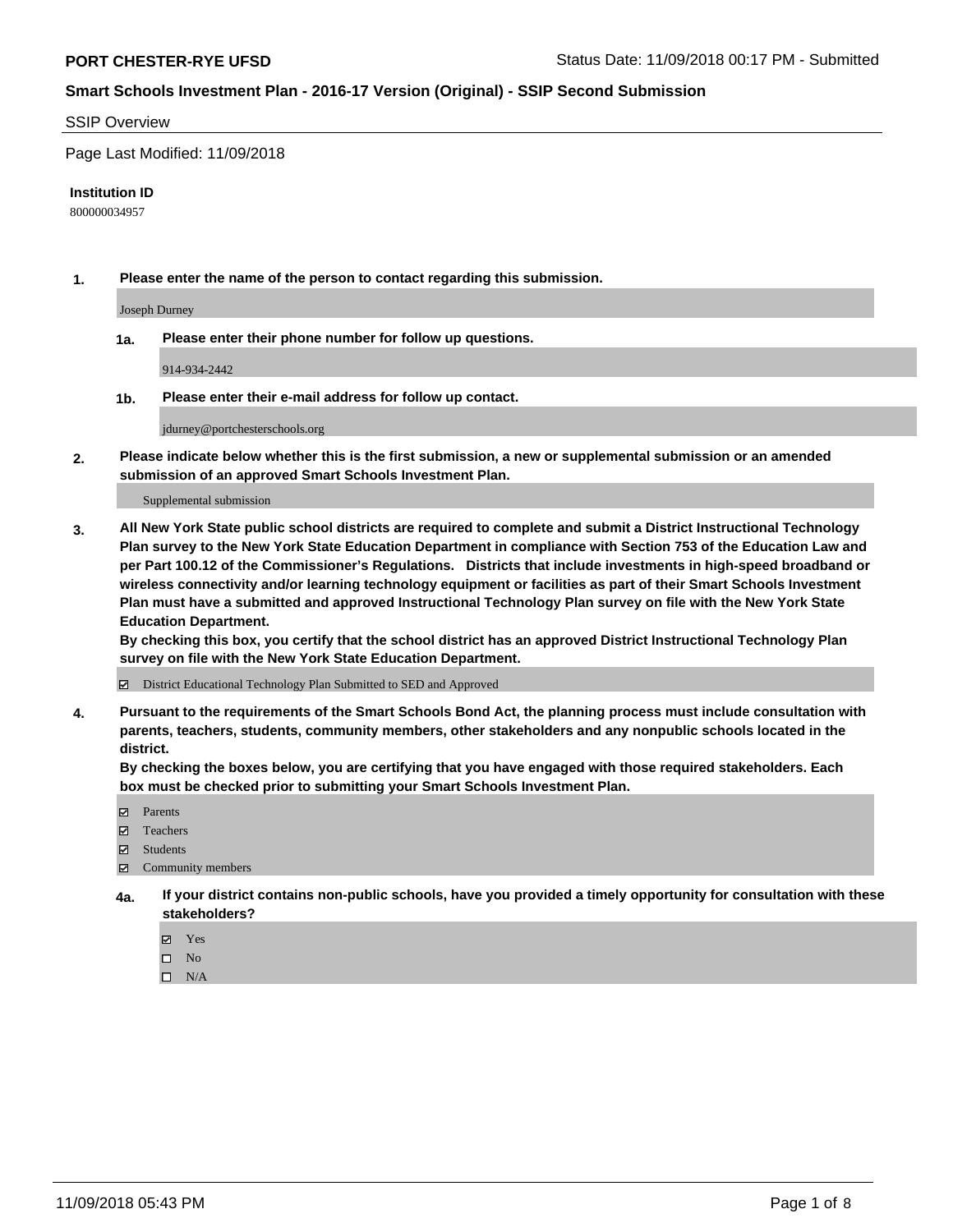#### SSIP Overview

Page Last Modified: 11/09/2018

### **5. Certify that the following required steps have taken place by checking the boxes below: Each box must be checked prior to submitting your Smart Schools Investment Plan.**

- The district developed and the school board approved a preliminary Smart Schools Investment Plan.
- The preliminary plan was posted on the district website for at least 30 days. The district included an address to which any written comments on the plan should be sent.
- $\boxtimes$  The school board conducted a hearing that enabled stakeholders to respond to the preliminary plan. This hearing may have occured as part of a normal Board meeting, but adequate notice of the event must have been provided through local media and the district website for at least two weeks prior to the meeting.
- The district prepared a final plan for school board approval and such plan has been approved by the school board.
- $\boxtimes$  The final proposed plan that has been submitted has been posted on the district's website.
- **5a. Please upload the proposed Smart Schools Investment Plan (SSIP) that was posted on the district's website, along with any supporting materials. Note that this should be different than your recently submitted Educational Technology Survey. The Final SSIP, as approved by the School Board, should also be posted on the website and remain there during the course of the projects contained therein.**

SSIP 2017-18 Second Submissionr.pdf

**5b. Enter the webpage address where the final Smart Schools Investment Plan is posted. The Plan should remain posted for the life of the included projects.**

https://resource.echalk.com/sr/dEtEl3z0

**6. Please enter an estimate of the total number of students and staff that will benefit from this Smart Schools Investment Plan based on the cumulative projects submitted to date.**

4,650

**7. An LEA/School District may partner with one or more other LEA/School Districts to form a consortium to pool Smart Schools Bond Act funds for a project that meets all other Smart School Bond Act requirements. Each school district participating in the consortium will need to file an approved Smart Schools Investment Plan for the project and submit a signed Memorandum of Understanding that sets forth the details of the consortium including the roles of each respective district.**

 $\Box$  The district plans to participate in a consortium to partner with other school district(s) to implement a Smart Schools project.

**8. Please enter the name and 6-digit SED Code for each LEA/School District participating in the Consortium.**

| <b>Partner LEA/District</b> | <b>ISED BEDS Code</b> |
|-----------------------------|-----------------------|
| (No Response)               | (No Response)         |

**9. Please upload a signed Memorandum of Understanding with all of the participating Consortium partners.**

(No Response)

**10. Your district's Smart Schools Bond Act Allocation is:**

\$1,736,663

**11. Enter the budget sub-allocations by category that you are submitting for approval at this time. If you are not budgeting SSBA funds for a category, please enter 0 (zero.) If the value entered is \$0, you will not be required to complete that survey question.**

|                                              | Sub-<br><b>Allocations</b> |
|----------------------------------------------|----------------------------|
| <b>School Connectivity</b>                   |                            |
| <b>Connectivity Projects for Communities</b> |                            |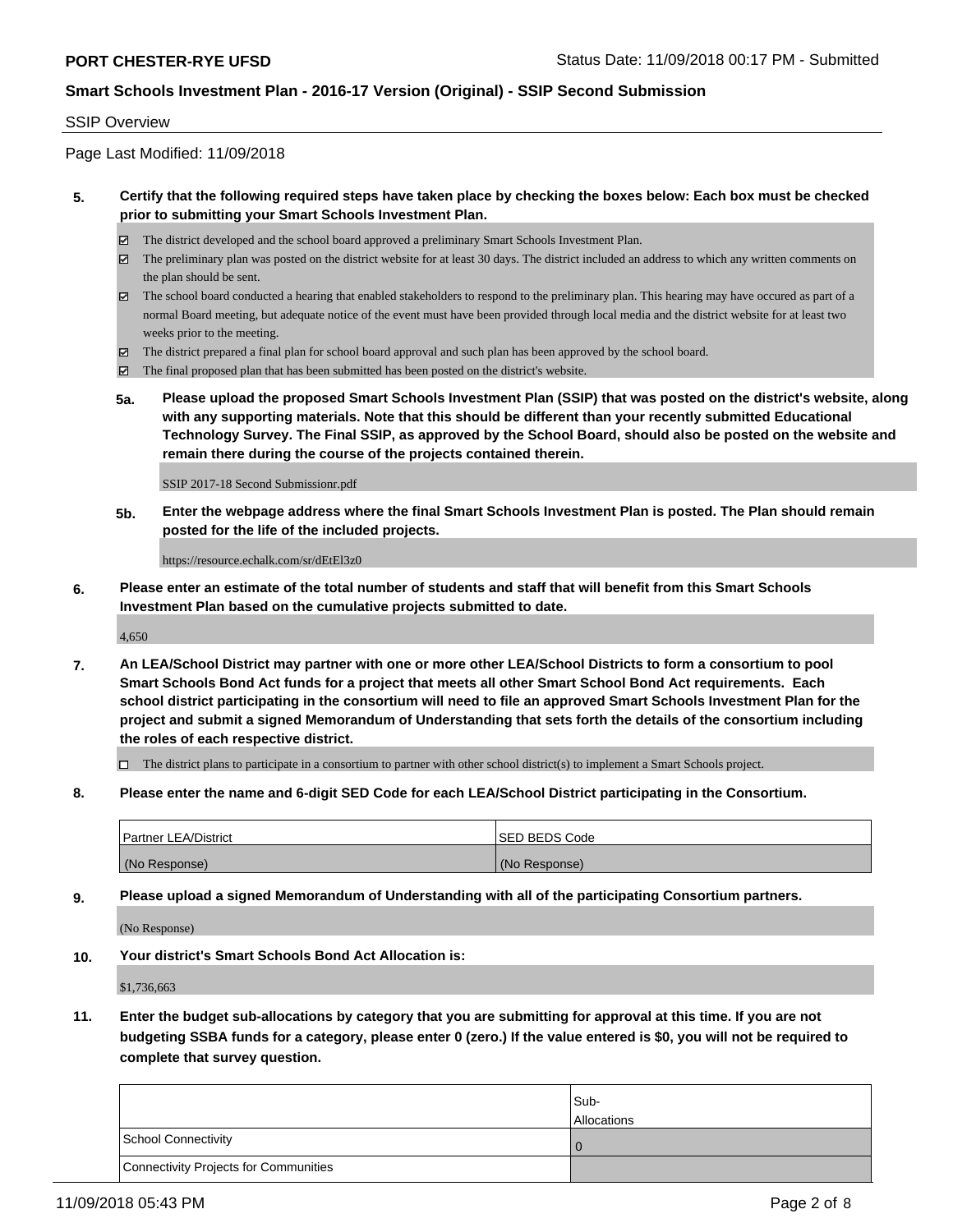# SSIP Overview

Page Last Modified: 11/09/2018

|                                    | Sub-<br>Allocations |
|------------------------------------|---------------------|
|                                    | 0                   |
| Classroom Technology               | 304,624             |
| Pre-Kindergarten Classrooms        | 0                   |
| Replace Transportable Classrooms   | 0                   |
| <b>High-Tech Security Features</b> | $\Omega$            |
| Totals:                            | 304,624             |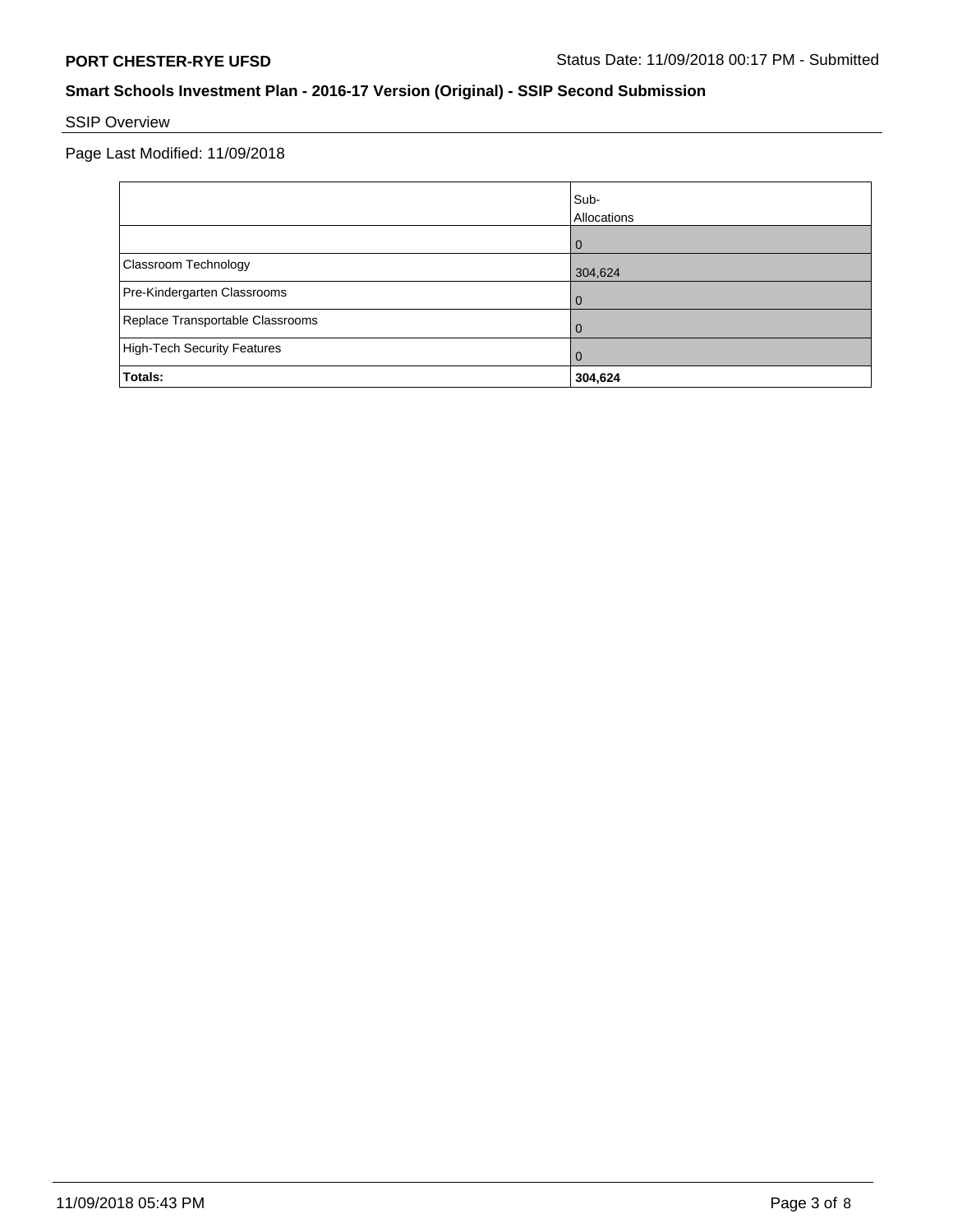### Classroom Learning Technology

Page Last Modified: 10/29/2018

**1. In order for students and faculty to receive the maximum benefit from the technology made available under the Smart Schools Bond Act, their school buildings must possess sufficient connectivity infrastructure to ensure that devices can be used during the school day. Smart Schools Investment Plans must demonstrate that sufficient infrastructure that meets the Federal Communications Commission's 100 Mbps per 1,000 students standard currently exists in the buildings where new devices will be deployed, or is a planned use of a portion of Smart Schools Bond Act funds, or is under development through another funding source.**

**Smart Schools Bond Act funds used for technology infrastructure or classroom technology investments must increase the number of school buildings that meet or exceed the minimum speed standard of 100 Mbps per 1,000 students and staff within 12 months. This standard may be met on either a contracted 24/7 firm service or a "burstable" capability. If the standard is met under the burstable criteria, it must be:**

**1. Specifically codified in a service contract with a provider, and**

**2. Guaranteed to be available to all students and devices as needed, particularly during periods of high demand, such as computer-based testing (CBT) periods.**

**Please describe how your district already meets or is planning to meet this standard within 12 months of plan submission.**

We have a contracted Internet bandwidth of 500 Mbps tht meets and exceeds the minimum set by the FCC. SWBOCES-LHRIC as an Internet Service Provider and regional Educational Agency will ensure that dedicated bandwidth is available at times of demand such as Computer Based Testing (CBT) in alignment with NYSED Guidance.

- **1a. If a district believes that it will be impossible to meet this standard within 12 months, it may apply for a waiver of this requirement, as described on the Smart Schools website. The waiver must be filed and approved by SED prior to submitting this survey.**
	- By checking this box, you are certifying that the school district has an approved waiver of this requirement on file with the New York State Education Department.

# **2. Connectivity Speed Calculator (Required)**

|                         | Number of<br><b>Students</b> | Multiply by<br>100 Kbps | Divide by 1000 Current Speed<br>to Convert to<br>Reauired<br>Speed in Mb | lin Mb | Expected<br>Speed to be<br>Attained Within Required<br>12 Months | <b>Expected Date</b><br>When<br>Speed Will be |
|-------------------------|------------------------------|-------------------------|--------------------------------------------------------------------------|--------|------------------------------------------------------------------|-----------------------------------------------|
|                         |                              |                         |                                                                          |        |                                                                  | <b>Met</b>                                    |
| <b>Calculated Speed</b> | 4,650                        | 465,000                 | 465                                                                      | 500    | 500MB                                                            | currently met                                 |

**3. If the district wishes to have students and staff access the Internet from wireless devices within the school building, or in close proximity to it, it must first ensure that it has a robust Wi-Fi network in place that has sufficient bandwidth to meet user demand.**

**Please describe how you have quantified this demand and how you plan to meet this demand.**

In order to build capacity for this change, our network was upgraded to meet and exceed the required standard of 100 mbps per 1,000 students. In addition, we have ubiquitous district wide wireless Internet connectivity. Therefore, it has been determined the Smart School Bond Act district allocated funds (\$1,736,663) will be used to increase and replace student computer devices.

**4. All New York State public school districts are required to complete and submit an Instructional Technology Plan survey to the New York State Education Department in compliance with Section 753 of the Education Law and per Part 100.12 of the Commissioner's Regulations.**

**Districts that include educational technology purchases as part of their Smart Schools Investment Plan must have a submitted and approved Instructional Technology Plan survey on file with the New York State Education Department.**

By checking this box, you are certifying that the school district has an approved Instructional Technology Plan survey on file with the New York State Education Department.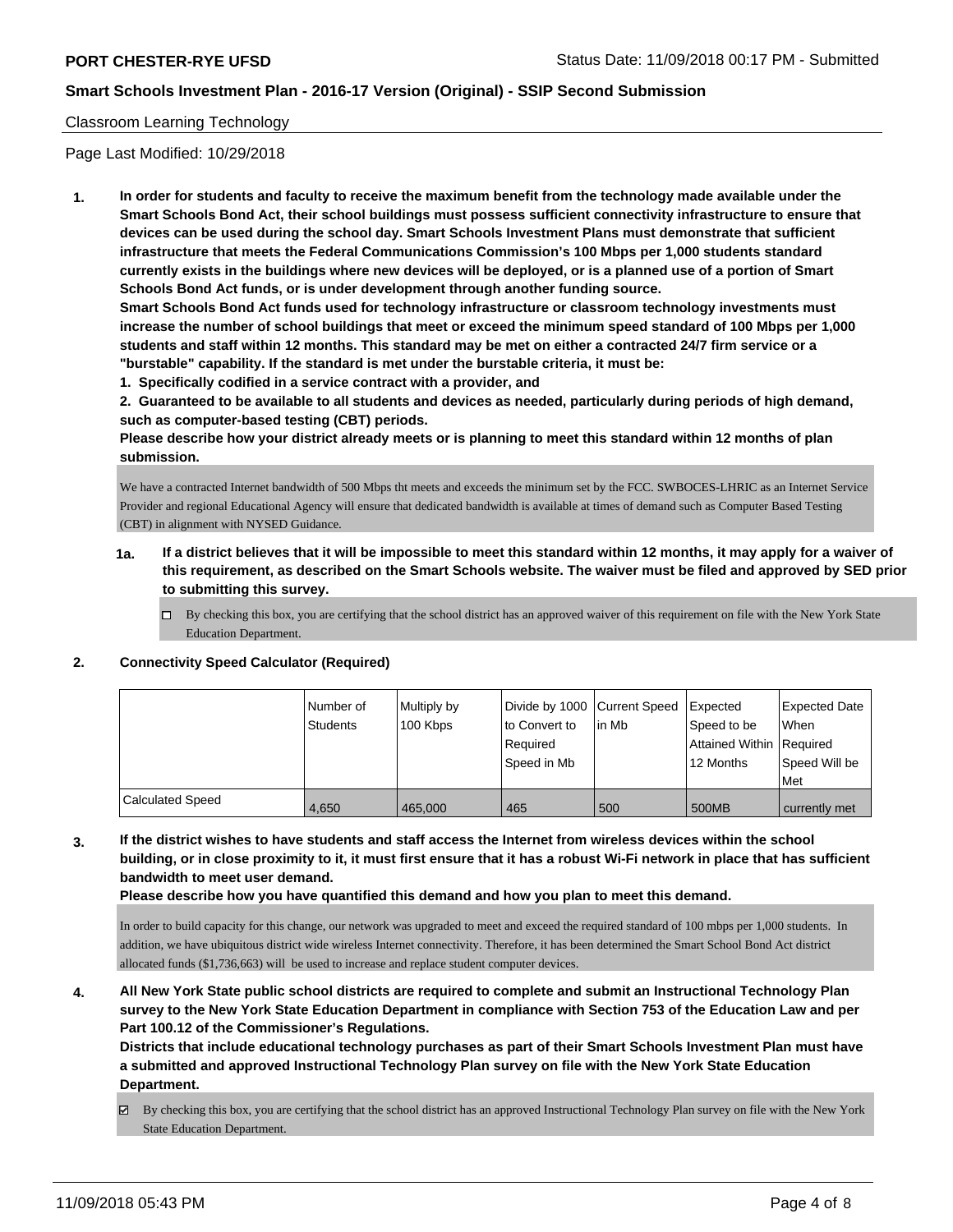### Classroom Learning Technology

Page Last Modified: 10/29/2018

**5. Describe the devices you intend to purchase and their compatibility with existing or planned platforms or systems. Specifically address the adequacy of each facility's electrical, HVAC and other infrastructure necessary to install and support the operation of the planned technology.**

In July of 2015, the district obtained 85 Chrome books via RTT funds from NYSED and integrated via LHRIC resources. With our first SSIP submission, we purchased 933 chrome books, 31 carts and 31 printers. We plan to use the funds from our second SSIP submission for a second installment of Chrome book devices in 2017-2018 for instructional and computer based testing purposes. With district wide ubiquitous internet access that meets and exceeds the required standard of 100mbps per 1,000 students, sufficient HVAC and electrical infrastructure, our district facilities are more than adequate to support the operation of our planned technology.

- **6. Describe how the proposed technology purchases will:**
	- **> enhance differentiated instruction;**
	- **> expand student learning inside and outside the classroom;**
	- **> benefit students with disabilities and English language learners; and**
	- **> contribute to the reduction of other learning gaps that have been identified within the district.**

**The expectation is that districts will place a priority on addressing the needs of students who struggle to succeed in a rigorous curriculum. Responses in this section should specifically address this concern and align with the district's Instructional Technology Plan (in particular Question 2 of E. Curriculum and Instruction: "Does the district's instructional technology plan address the needs of students with disabilities to ensure equitable access to instruction, materials and assessments?" and Question 3 of the same section: "Does the district's instructional technology plan address the provision of assistive technology specifically for students with disabilities to ensure access to and participation in the general curriculum?"**

Port Chester has a diverse population, including 28% of our students who are English Language Learners. We commit to providing every student with access to a computing device and connectivity to take advantage of a full range of educational technology tools and opportunities for learning available under the guidance of our classroom staff. Our survey of teachers show that an increase of the teachers use essential skills for contribution and collaboration via online resources and the web and a high percentage of teachers found using multimedia and rich content easy to use in the classroom to support instruction and learning. Through technology, teachers are empowered to benchmark and track student progress in real time, which provides immediate feedback in a variety of areas to make efficient instructional decisions right away or as early as the next class, providing with a more focused attention to learning and acquisition of knowledge for all students. This timeliness effectively improves the educational experience for both students and teachers; learners receive the most relevant and focused instruction we are able to provide and teachers receive valuable data to check on understanding and learning

The special education department has identified the district needs to ensure provision of improved access to technologies for students with disabilities which will require that we allocate human resources to manage aligning assistive technologies and software applications to student's individualized educational plans. This professional and technical resource is responsible for performing Assistive Technology needs Assessments on an individual and classroom basis. In addition to the identification of "software application -Apps", as well as hardware and other software that will assist teachers in providing accommodations to the general education curriculum, this professional/technical resource would provide training to staff and parents.

# **7. Where appropriate, describe how the proposed technology purchases will enhance ongoing communication with parents and other stakeholders and help the district facilitate technology-based regional partnerships, including distance learning and other efforts.**

The investment in technology will enable and empower our stakeholders, parents, teachers, students and school community to use collaboration tools and web resources to maximize the benefits of instructional technology. It is anticipated that as part of the monitoring and evaluation of our three year instructional technology plan that we will implement an annual stakeholder survey to gather valuable feedback to improve our communication and understanding of best practices. Additionally we will continue to administer an annual technology literacy assessment for students, and cross reference the results of this assessment with other academic assessments. For example, we will pay close attention to distance learning education.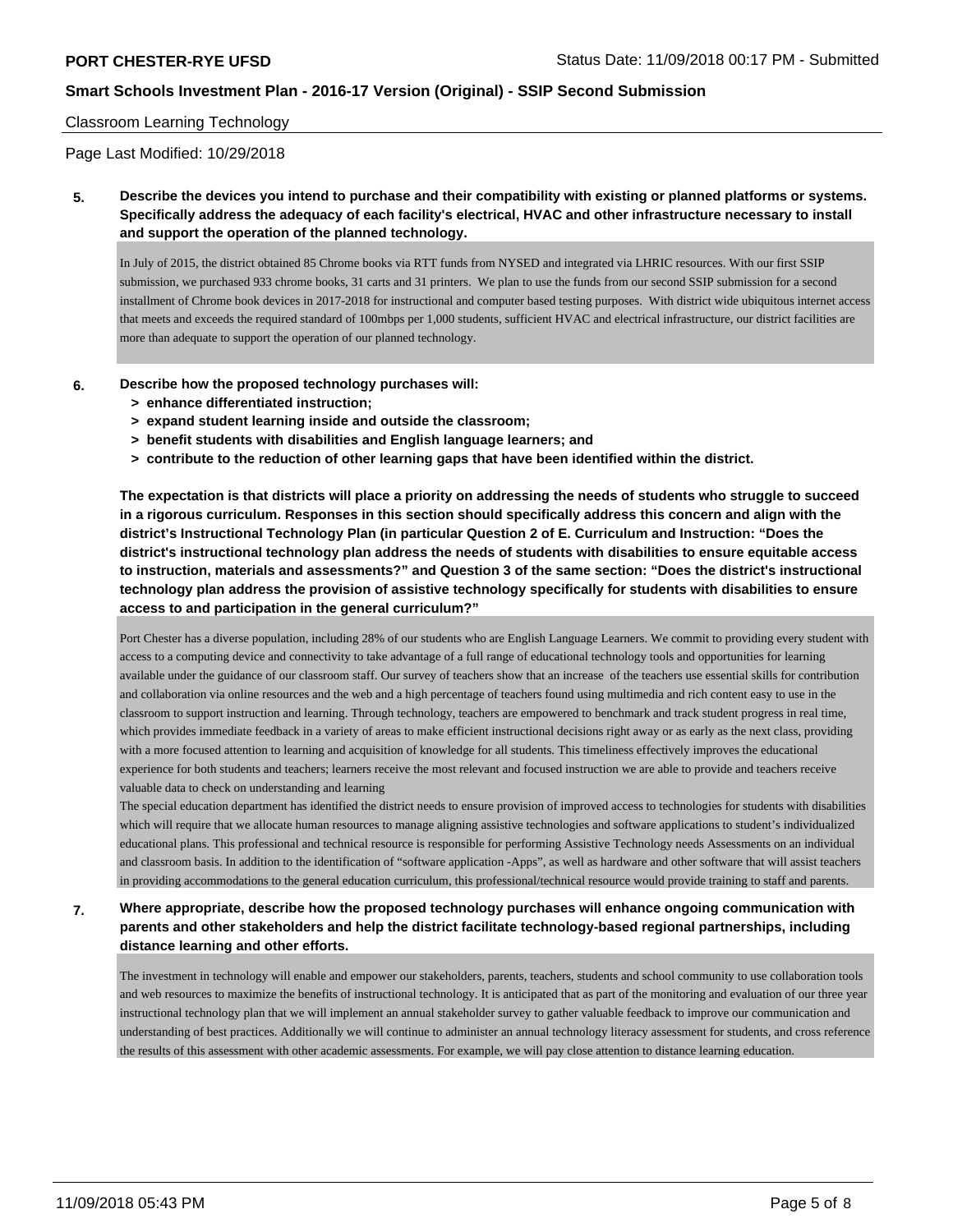## Classroom Learning Technology

Page Last Modified: 10/29/2018

**8. Describe the district's plan to provide professional development to ensure that administrators, teachers and staff can employ the technology purchased to enhance instruction successfully.**

**Note: This response should be aligned and expanded upon in accordance with your district's response to Question 1 of F. Professional Development of your Instructional Technology Plan: "Please provide a summary of professional development offered to teachers and staff, for the time period covered by this plan, to support technology to enhance teaching and learning. Please include topics, audience and method of delivery within your summary."**

The district encourages and provides ongoing professional development for teachers on the use of the most current instructional technologies for teaching/learning. These professional development opportunities include but are not limited to:

Using Smart Board Technologies for classroom instruction,

Google Applications for Education, such as Google Classroom,

Student Management Systems including Parent Portal access,

Data Driven Instructional Technologies,

Computer Based Student Learning Software,

Technology Literacy Software, Internet Based Instructional Assessment Programs,

SIFE Literacy,

The Talking Web,

Read180,

Achieve 3000,

The district provides teacher with multiple formats for training and professional development including regional workshops offered via the Model Schools Program at the Lower Hudson Regional Information Center, Coaching model in the classroom, webinars and resources via the web. However, the most important component for our professional development is our teachers pursuit of professional growth and constant learning to provide for a richer experience when delivering content and promoting learning in their classrooms.

The School district works in coordination with school building leadership to ensure teachers have the tools and resources they need to impact instruction and provide the best education for our children.

- **9. Districts must contact the SUNY/CUNY teacher preparation program that supplies the largest number of the district's new teachers to request advice on innovative uses and best practices at the intersection of pedagogy and educational technology.**
	- By checking this box, you certify that you have contacted the SUNY/CUNY teacher preparation program that supplies the largest number of your new teachers to request advice on these issues.

#### **9a. Please enter the name of the SUNY or CUNY Institution that you contacted.**

Suny New Paltz

**9b. Enter the primary Institution phone number.**

#### 845-257-SUNY(7869)

**9c. Enter the name of the contact person with whom you consulted and/or will be collaborating with on innovative uses of technology and best practices.**

Michael S. Rosenberg, PhD

**10. A district whose Smart Schools Investment Plan proposes the purchase of technology devices and other hardware must account for nonpublic schools in the district.**

**Are there nonpublic schools within your school district?**

Yes

 $\square$  No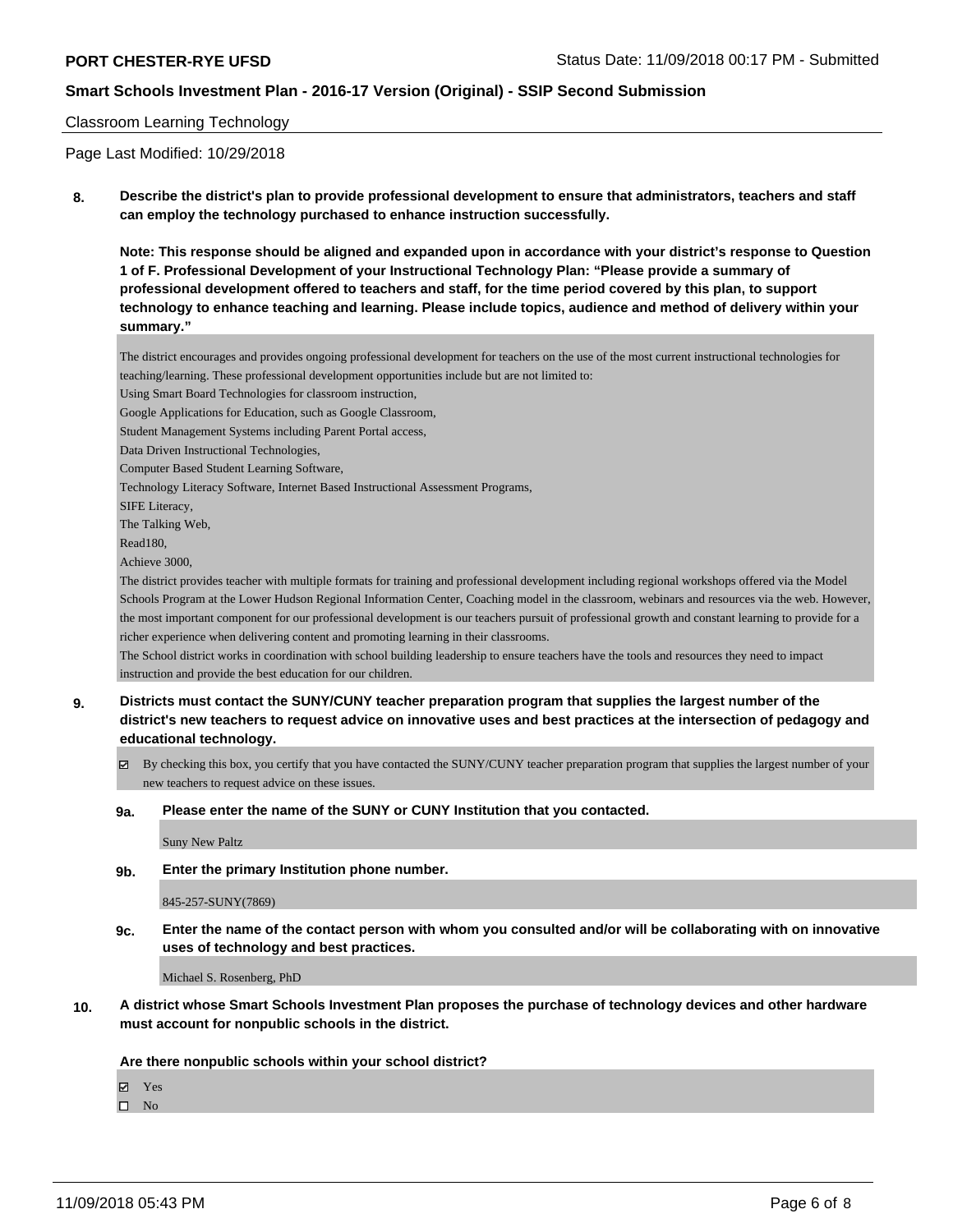#### Classroom Learning Technology

Page Last Modified: 10/29/2018

**10a. Describe your plan to loan purchased hardware to nonpublic schools within your district. The plan should use your district's nonpublic per-student loan amount calculated below, within the framework of the guidance. Please enter the date by which nonpublic schools must request classroom technology items. Also, specify in your response the devices that the nonpublic schools have requested, as well as in the in the Budget and the Expenditure Table at the end of the page.**

The Port Chester-Rye UFSD will provide an allocation of \$14,144.00 for loaning of devices purchased with SSBA funding under the Classroom Learning Technology. The loaning program will establish an application process for a period of thirty days beginning on July 1 of every school year after funding is granted and purchases made. Once application by non public school is approved by the public school district the devices will be available for loaning. These devices will remain property of the Port Chester-Rye UFSD. Every year the Port Chester-Rye UFSD will assign a district staff member to verify and confirm inventory control and status of devices at the non public school premises.

After communications with the Non Public School in our district, the district will purchase iPads to provide to the Non Public School based on SSBA requirements.

The district is spending \$16 above the nonpublic loan requirement on the nonpublic schools for this SSIP.

**10b. A final Smart Schools Investment Plan cannot be approved until school authorities have adopted regulations specifying the date by which requests from nonpublic schools for the purchase and loan of Smart Schools Bond Act classroom technology must be received by the district.**

By checking this box, you certify that you have such a plan and associated regulations in place that have been made public.

#### **11. Nonpublic Classroom Technology Loan Calculator**

**The Smart Schools Bond Act provides that any Classroom Learning Technology purchases made using Smart Schools funds shall be lent, upon request, to nonpublic schools in the district. However, no school district shall be required to loan technology in amounts greater than the total obtained and spent on technology pursuant to the Smart Schools Bond Act and the value of such loan may not exceed the total of \$250 multiplied by the nonpublic school enrollment in the base year at the time of enactment.**

### **See:**

**http://www.p12.nysed.gov/mgtserv/smart\_schools/docs/Smart\_Schools\_Bond\_Act\_Guidance\_04.27.15\_Final.pdf.**

|                                         | 1. Classroom<br>Technology<br>Sub-allocation | l 2. Public<br>Enrollment<br>$(2014 - 15)$ | 3. Nonpublic<br>Enrollment<br>$(2014-15)$ | 4. Sum of<br>Public and<br>l Nonpublic<br>Enrollment | 15. Total Per<br>Pupil Sub-<br>allocation | 6. Total<br>Nonpublic Loan<br>Amount |
|-----------------------------------------|----------------------------------------------|--------------------------------------------|-------------------------------------------|------------------------------------------------------|-------------------------------------------|--------------------------------------|
| Calculated Nonpublic Loan<br>l Amount i | 304.624                                      | 4.524                                      | 221                                       | 4.745                                                | 64                                        | 14.144                               |

**12. To ensure the sustainability of technology purchases made with Smart Schools funds, districts must demonstrate a long-term plan to maintain and replace technology purchases supported by Smart Schools Bond Act funds. This sustainability plan shall demonstrate a district's capacity to support recurring costs of use that are ineligible for Smart Schools Bond Act funding such as device maintenance, technical support, Internet and wireless fees, maintenance of hotspots, staff professional development, building maintenance and the replacement of incidental items. Further, such a sustainability plan shall include a long-term plan for the replacement of purchased devices and equipment at the end of their useful life with other funding sources.**

 $\boxtimes$  By checking this box, you certify that the district has a sustainability plan as described above.

**13. Districts must ensure that devices purchased with Smart Schools Bond funds will be distributed, prepared for use, maintained and supported appropriately. Districts must maintain detailed device inventories in accordance with generally accepted accounting principles.**

By checking this box, you certify that the district has a distribution and inventory management plan and system in place.

**14. If you are submitting an allocation for Classroom Learning Technology complete this table. Note that the calculated Total at the bottom of the table must equal the Total allocation for this category that you entered in the SSIP Overview overall budget.**